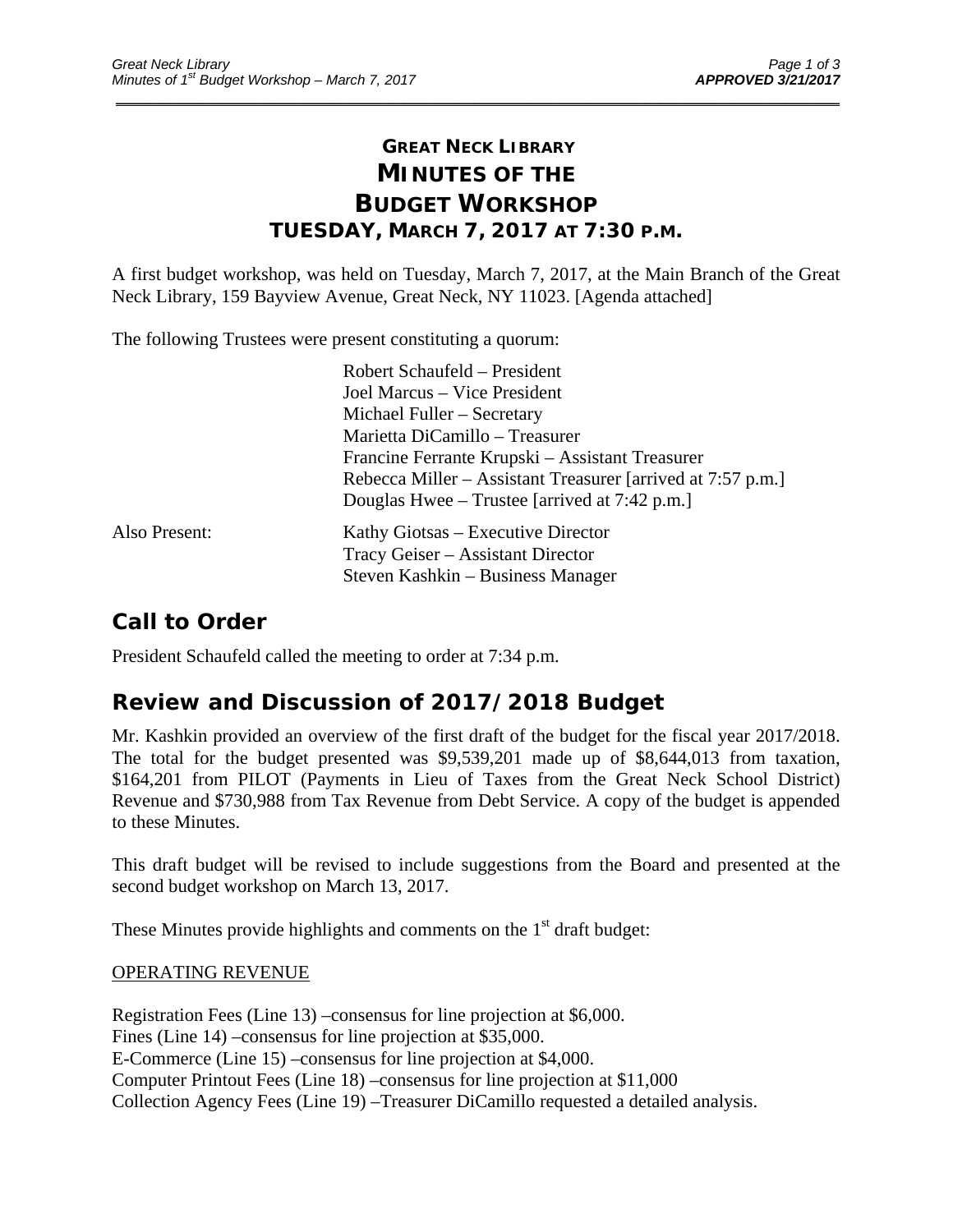Interest Income (Line 25) – project line at \$4,000. Gift Income (Line 27) - project line at \$500. Other Grants (Line 32) – MTA only in parenthesis

### SALARIES

Treasurer DiCamillo requested that Business Manager Steve Kashkin add a column to the Personnel Budget for Staff Category (i.e. Administration, etc.). A detailed listing of vacant positions, with needs/justification, was also requested for the Finance Committee.

 $\overline{\phantom{a}}$  , and the contract of the contract of the contract of the contract of the contract of the contract of the contract of the contract of the contract of the contract of the contract of the contract of the contrac

President Schaufeld requested that the retirees appear separated from active employees on the Employee Benefits + Taxes Section.

*Public Comment: N. Penner* 

#### LIBRARY MATERIAL AND PROGRAMS

Database-Reference (Line 113) –change line title to Database

E-Books/Audio Books (Line 118) – Investigate increasing projected amount by \$50,000.

Newspapers/Microfilm–Ref (Line 122)-a breakdown of this item (plan, cost, demand, etc.) was requested. Executive Director Giotsas will look into grants that may be available to fund this item.

Computer Software (Line 126) – Schedule K; remove Enhancements to be recommended \$3,900. Adult Programming (Line 135) – the Board of Trustees requested a Schedule for this item.

#### ADMINISTRATIVE EXPENSE

Recruitment & Training (Line 155) –a detailed breakdown was requested.

Postage (Line 153) - project line at \$26,000.

Legal Fees –Negotiations & Personnel (Line 162) - project line at \$20,000.

Payroll Processing Fees (Line 164) – PEAR HR Solutions should not be included. A new Line item titled HR Consultant was requested.

Election Expense (Line 166) - project line at \$5,000.

Office Equipment Maintenance (Line 170) – Schedule I; Business Manager Kashkin was asked to look into equipment locations and lease terms.

#### BUILDING AND OCCUPANCY

Electric Parkville (Line 185) & Electric Station (Line 186) & Electric Main (Line 183) -Business Manager Kashkin was asked to examine the 2014 Budget year for comparison against 2018.

Cleaning Service – Lakeville (Line 194) & Cleaning Service – Station (Line 196) It was requested that the terms and conditions for the cleaning contracts for Station and Lakeville be reviewed and revisited as operation hours have changed.

Landscaping (Line 198)- Schedule J; Remove Plantings \$5,000. and Davey Tree Experts \$6,000.